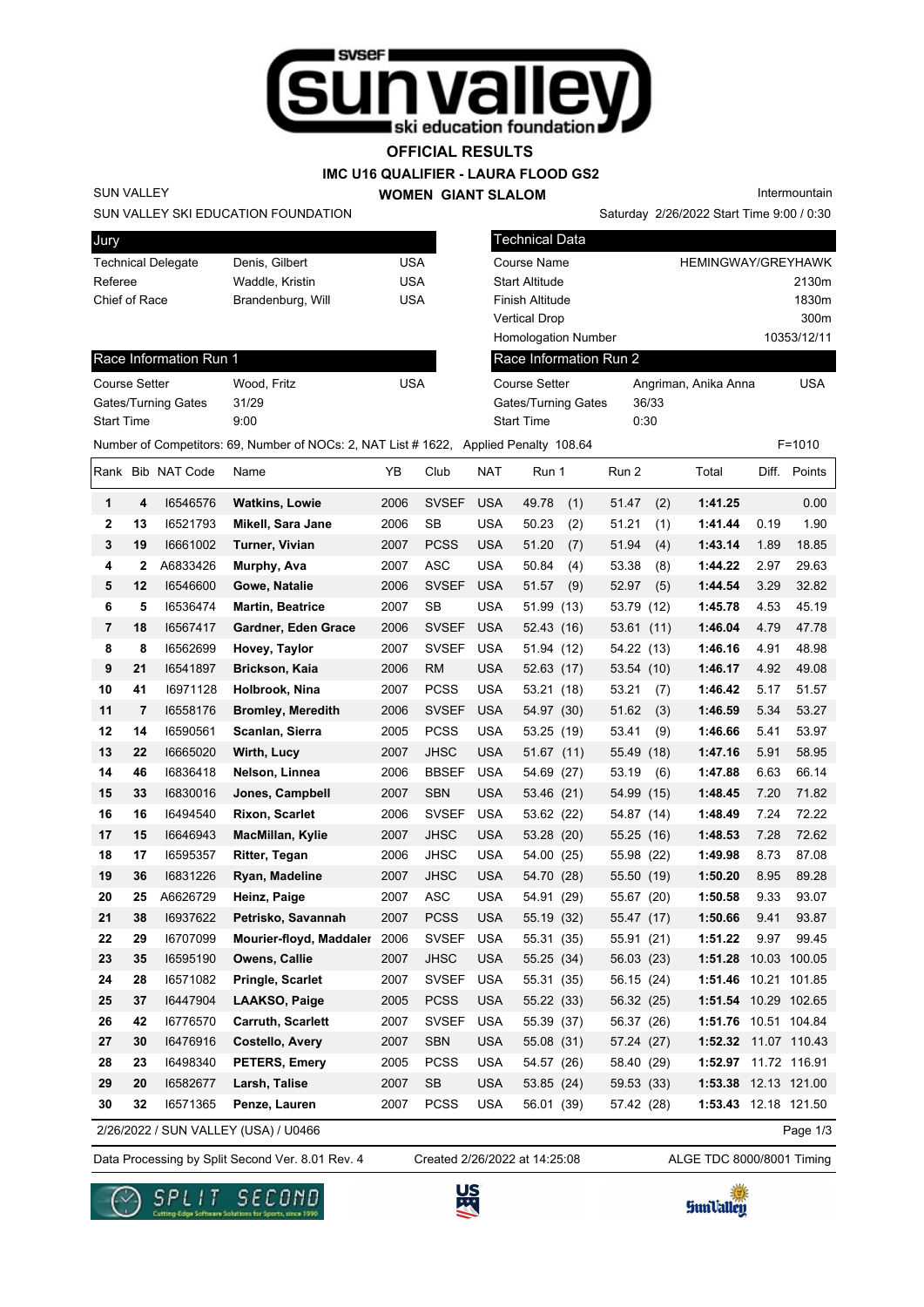## **IMC U16 QUALIFIER - LAURA FLOOD GS2 WOMEN GIANT SLALOM OFFICIAL RESULTS**

Intermountain

SUN VALLEY

|    | SUN VALLEY SKI EDUCATION FOUNDATION<br>Saturday 2/26/2022 Start Time 9:00 / 0:30 |                   |                          |      |              |              |             |               |                      |       |              |
|----|----------------------------------------------------------------------------------|-------------------|--------------------------|------|--------------|--------------|-------------|---------------|----------------------|-------|--------------|
|    |                                                                                  | Rank Bib NAT Code | Name                     | YB   | Club         | <b>NAT</b>   | Run 1       | Run 2         | Total                | Diff. | Points       |
| 31 | 43                                                                               | 16622860          | <b>Bruno, Cecelia</b>    | 2007 | <b>JHSC</b>  | <b>USA</b>   | 56.39 (41)  | 59.58 (35)    | 1:55.97 14.72 146.84 |       |              |
| 32 | 27                                                                               | 16682791          | Cooke, Faith             | 2006 | <b>SVSEF</b> | <b>USA</b>   | 56.64 (42)  | 59.45<br>(32) | 1:56.09              |       | 14.84 148.03 |
| 33 | 31                                                                               | 16609372          | Venverloh, Caitlin       | 2006 | <b>PCSS</b>  | <b>USA</b>   | 57.60 (45)  | 58.67 (30)    | 1:56.27 15.02 149.83 |       |              |
| 34 | 51                                                                               | 16911001          | Feltl, Micaela           | 2004 | <b>SBN</b>   | <b>USA</b>   | 57.93 (49)  | 59.00 (31)    | 1:56.93              |       | 15.68 156.41 |
| 35 | 40                                                                               | 16587743          | Preston, Sonja           | 2007 | <b>PCSS</b>  | <b>USA</b>   | 57.52 (44)  | 59.55 (34)    | 1:57.07 15.82 157.81 |       |              |
| 36 | 47                                                                               | A6783563          | Alderson, Elizabeth      | 2006 | <b>ASC</b>   | <b>USA</b>   | 57.82 (48)  | 59.72 (36)    | 1:57.54              |       | 16.29 162.50 |
| 37 | 50                                                                               | A6802147          | Petter, Vida             | 2007 | <b>ASC</b>   | <b>USA</b>   | 56.97 (43)  | 1:00.78(39)   | 1:57.75              |       | 16.50 164.59 |
| 38 | 100                                                                              | 16663817          | <b>Moll, Annie</b>       | 2007 | <b>JHSC</b>  | <b>USA</b>   | 57.61 (46)  | 1:00.25(38)   | 1:57.86              |       | 16.61 165.69 |
| 39 | 44                                                                               | 16578115          | Rodriguez, Mariah        | 2006 | <b>PCSS</b>  | $\mathbf{L}$ | 57.68 (47)  | 1:00.20(37)   | 1:57.88              |       | 16.63 165.89 |
| 40 | 56                                                                               | 16644480          | Leveratto, Sofia         | 2006 | <b>SB</b>    | <b>USA</b>   | 58.76 (51)  | 1:03.17(43)   | 2:01.93              |       | 20.68 206.29 |
| 41 | 45                                                                               | 16764409          | Potter, Anna             | 2006 | <b>PCSS</b>  | <b>USA</b>   | 59.60 (52)  | 1:02.53(41)   | 2:02.13 20.88 208.28 |       |              |
| 42 | 58                                                                               | 16747635          | Kirby, Greta             | 2007 | <b>PCSS</b>  | <b>USA</b>   | 1:02.44(57) | 1:01.76(40)   | 2:04.20              |       | 22.95 228.93 |
| 43 | 57                                                                               | 16555426          | Umble, Jenna             | 2007 | <b>SB</b>    | <b>USA</b>   | 1:00.83(53) | 1:03.83(44)   | 2:04.66 23.41 233.52 |       |              |
| 44 | 53                                                                               | 16628921          | Boehner, Morgan          | 2007 | <b>SB</b>    | USA          | 1:01.37(54) | 1:04.10(46)   | 2:05.47 24.22 241.60 |       |              |
| 45 | 54                                                                               | 16780373          | Pehrson, Ruby            | 2007 | <b>BR</b>    | <b>USA</b>   | 1:02.83(58) | 1:02.74(42)   | 2:05.57 24.32 242.60 |       |              |
| 46 | 61                                                                               | 16524748          | Tiranno, Jenna           | 2005 | <b>PCSS</b>  | L            | 1:01.88(55) | 1:04.01(45)   | 2:05.89 24.64 245.79 |       |              |
| 47 | 59                                                                               | 16852373          | Oakey, Aubrey            | 2007 | <b>BBSEF</b> | <b>USA</b>   | 1:02.06(56) | 1:05.57(48)   | 2:07.63 26.38 263.15 |       |              |
| 48 | 55                                                                               | 16503478          | Railsback, Aurora        | 2007 | <b>BR</b>    | <b>USA</b>   | 1:03.01(59) | 1:05.19(47)   | 2:08.20              |       | 26.95 268.83 |
| 49 | 65                                                                               | 16867770          | Mackay, Elizabeth        | 2007 | <b>SB</b>    | <b>USA</b>   | 1:04.28(60) | 1:06.63(49)   | 2:10.91              |       | 29.66 295.87 |
| 50 | 67                                                                               | 17059096          | <b>Campbell, Delaney</b> | 2007 | <b>MWSC</b>  | <b>USA</b>   | 1:08.60(62) | 1:09.53(50)   | 2:18.13              |       | 36.88 367.89 |
| 51 | 68                                                                               | 16566133          | Pope, Rachel             | 2007 | <b>IND</b>   | USA.         | 1:06.64(61) | 1:12.25(52)   | 2:18.89              |       | 37.64 375.47 |
| 52 | 64                                                                               | 16811161          | <b>Paulson, Caroline</b> | 2006 | SOL          | <b>USA</b>   | 1:10.08(64) | 1:10.14(51)   | 2:20.22              |       | 38.97 388.74 |
| 53 | 66                                                                               | 16861725          | Perl, Nicole             | 2005 | <b>BBSEF</b> | <b>USA</b>   | 1:10.00(63) | 1:15.36(53)   | 2:25.36 44.11 440.01 |       |              |

**NOT PERMITTED TO START 1st RUN**

**DID NOT START 1st RUN**

|    |          | DID NOT FINISH 1st RUN: 5 competitors |      |              |     |
|----|----------|---------------------------------------|------|--------------|-----|
| 63 | 16740215 | Pagano, Emma                          | 2005 | <b>SBN</b>   | USA |
| 62 | 17021265 | <b>Wells, Mackenzie</b>               | 2006 | <b>BBSFF</b> | USA |
| 49 | A6802754 | Hartman, Taylor                       | 2007 | ASC.         | USA |
| 48 | 16608460 | Shaughnessy, Ella                     | 2007 | <b>SVSFF</b> | USA |
| 34 | 16536486 | Martin, Nina                          | 2007 | <b>SB</b>    | USA |

**DISQUALIFIED 1st RUN**

**NOT PERMITTED TO START 2nd RUN**

**DID NOT START 2nd RUN**

|    |          | DID NOT FINISH 2nd RUN: 11 competitors |      |           |            |                           |            |
|----|----------|----------------------------------------|------|-----------|------------|---------------------------|------------|
| 60 |          | 16620569 Huckabone, Emma               |      | 2007 PCSS |            | USA 58.46 (50)            | <b>DNF</b> |
| 52 | 16708750 | <b>Buchwalter, Claire</b>              |      |           |            | 2007 SVSEF USA 56.03 (40) | <b>DNF</b> |
| 39 | 16502943 | <b>Mannelin, Kirsten</b>               | 2007 | <b>RM</b> | <b>USA</b> | 55.55 (38)                | <b>DNF</b> |
|    |          |                                        |      |           |            |                           |            |

2/26/2022 / SUN VALLEY (USA) / U0466

Data Processing by Split Second Ver. 8.01 Rev. 4 Created 2/26/2022 at 14:25:08 ALGE TDC 8000/8001 Timing

Created 2/26/2022 at 14:25:08

Page 2/3